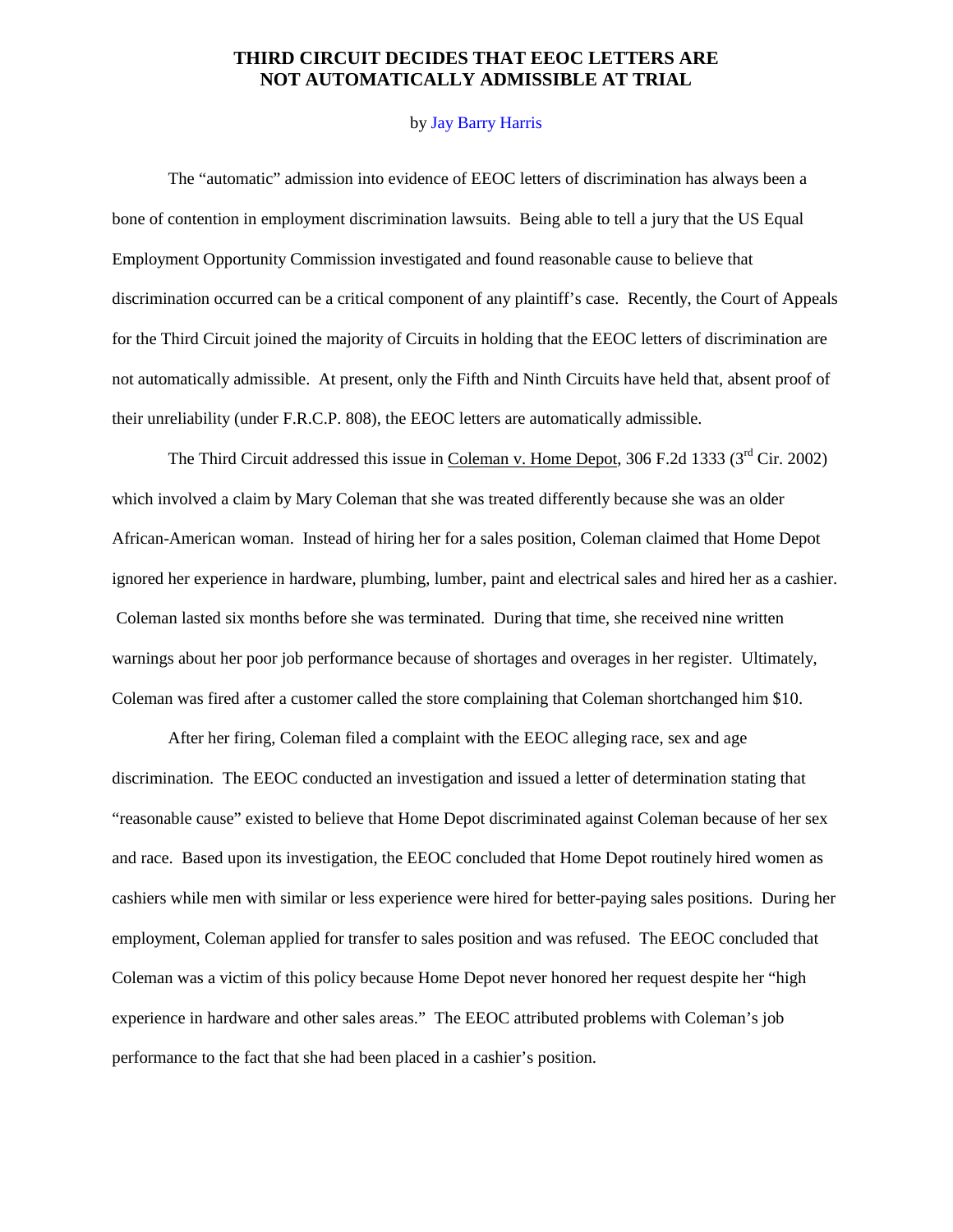At trial, Home Depot's lawyers moved to exclude the EEOC letter because the evidence did not support the EEOC's findings. The trial judge deferred ruling on the motion until the plaintiff presented her case. Once plaintiff presented her case, the trial judge indicated that she would test the EEOC report against the evidence adduced by the plaintiff to determine whether there was reliable evidence upon which the EEOC findings could have been based.

Midway through the trial, the trial judge granted the defense motion concluding that the evidence, at best, showed that Coleman's sales experience was limited to "mom and pop" stores. Thus, plaintiff could not offer evidence to support the EEOC's findings. The trial judge also stated that admitting the letter would have required Home Depot to present extensive rebuttable evidence. Interestingly, the trial judge made this ruling despite concluding that there was substantial evidence to support the plaintiff's claim but found that there was little probative value in the EEOC's conclusory statements.

 On appeal, the Third Circuit upheld the trial judge's ruling but for different reasons. Instead of focusing solely upon F.R.C.P. 808(a)(c), the Third Circuit also incorporated F.R.C.P. 403 into its analysis.

 The Third Circuit concluded that a trial judge must focus upon the interplay between F.R.C.P. 808(a)(c) which creates an exception to the hearsay rules allowing government records to be admitted because of a presumption of reliability and F.R.C.P. 403 under which the trial judge must exclude evidence if the probative values is substantially outweighed by unfair prejudice, confusion of the issues, undue delay or needless presentation of cumulative evidence. Since 1976, when the Supreme Court in Chandler v. Roudebush, 425 U.S. 840, 96 S.Ct. 1949 (1976) ruled that F.R.C.P. 808(a)(c) covers the EEOC determinations, the Fifth and Ninth Circuits held that EEOC letters are always admissible, unless a defendant can show under Rule 808 that there is reason to doubt their reliability.

 In contrast, several other Circuits (now including the Third Circuit) have held that a defendant can move for preclusion of the EEOC letters under F.R.C.P. 403, which requires trial judges to conduct a balancing test to determine if the "probative value" of a piece of evidence is "substantially outweighed" by its possible negative consequences. The rule requires a judge to consider the dangers of unfair prejudice,

- 2 -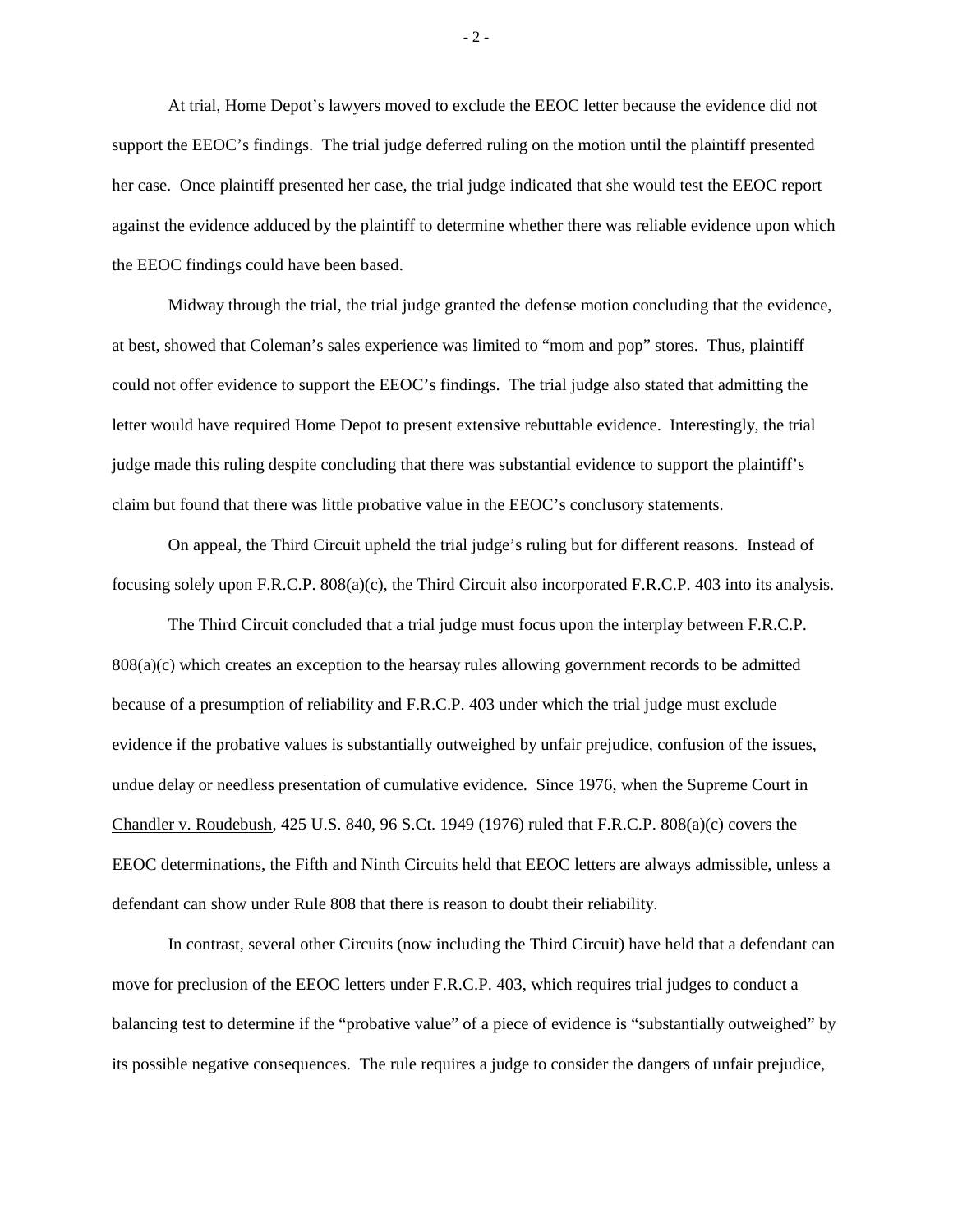confusion of issues or misleading the jury and also judicial economy, including undue delay, waste of time, or needless presentation of cumulative evidence. Since Rule 403 is an umbrella rule, it can be used to exclude evidence which would otherwise be admissible under Rule 808(c).

 Judge Becker, who wrote the Third Circuit opinion, described Rule 403's purposes stating, "Evidence may be excluded if its probative value is not worth the problems that its admission may cause…. However, there is a strong presumption that relevant evidence should be admitted and thus, for exclusion under Rule 403 to be justified, the probative value of the evidence must be 'substantially outweighed' by problems in admitting it." The purpose of the balancing test in Rule 403 is to ensure that juries are not presented with evidence that is far less probative than it is prejudicial.

 In finding that EEOC letters are per se admissible, the Fifth and Ninth Circuits held that the probative value of the EEOC determinations almost always outweighs any prejudicial impact. Consequently, Rule 808(a)(c) creates a presumption of admissibility that trumps most objections. In contrast, the majority of courts addressing this problem, found that the Rule 403 factors, especially considerations of undue delay, wasted time or needless presentation of cumulative evidence, can be used by defendants to tip the scale towards exclusion.

In Coleman's case, the Third Circuit concluded that the trial court was clearly correct about the low probative value of the most critical facets of the EEOC report – that Coleman was not hired as a sales associate despite being a highly experienced candidate. At trial, the evidence clearly established that Coleman was not a highly experienced hardware sales person. However, the Third Circuit rejected the trial court's analysis that in order to determine the admissibility, a trial court should wait for the admission of plaintiff's evidence to determine if it justified the admission of the EEOC report.

 Instead, the Third Circuit held that the trial judge should have balanced the low probative value of the EEOC report with the amount evidence Home Depot would have been required to produce to counter the report's conclusion about the fate of the other employees, male and female. Since the EEOC concluded that Home Depot had "systematically" discriminated against female and minority employees,

- 3 -